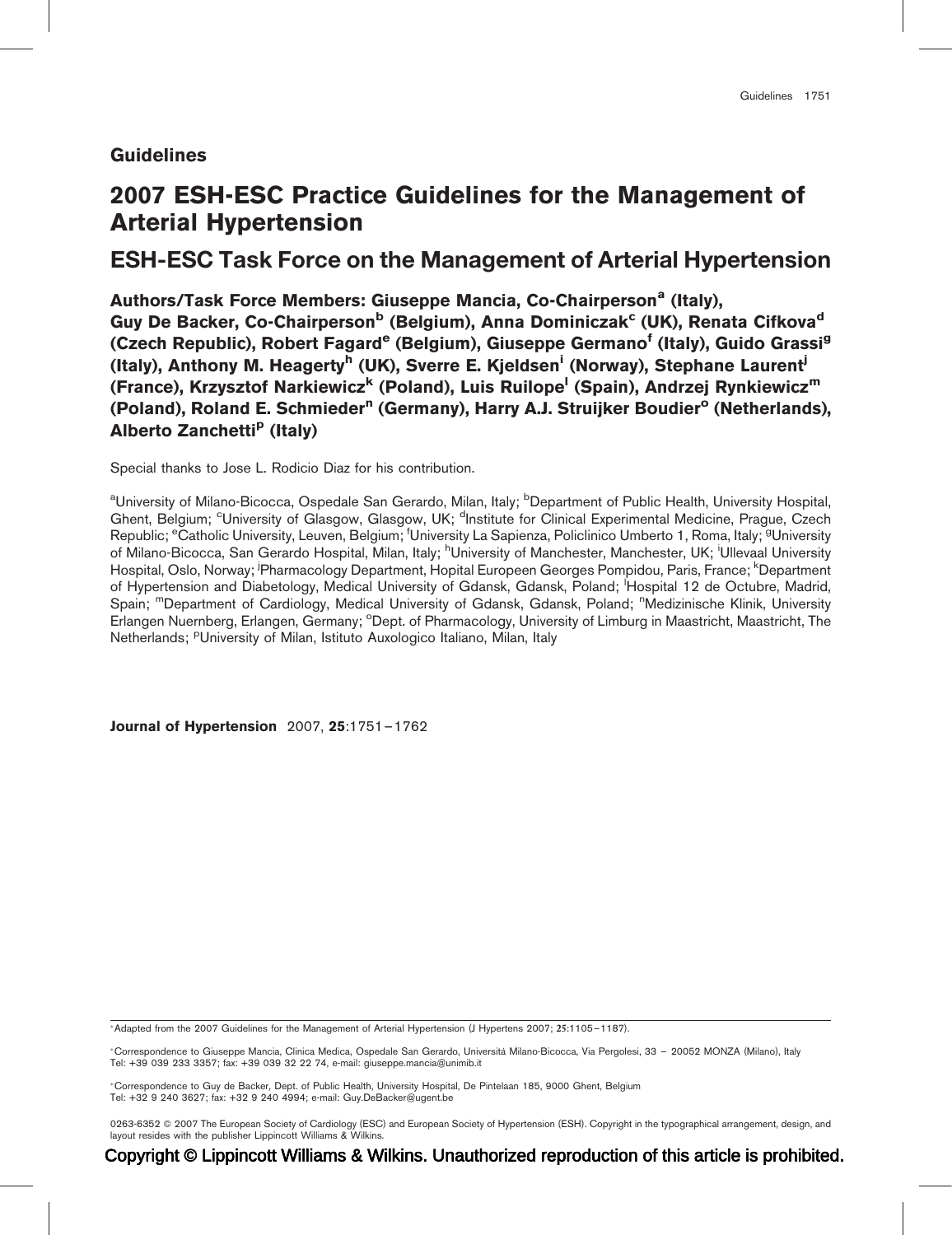<span id="page-1-0"></span>These practice guidelines on the management of arterial hypertension are a concise summary of the more extensive ones prepared by a Task Force jointly appointed by the European Society of Hypertension and the European Society of Cardiology.

These guidelines have been prepared on the basis of the best available evidence on all issues deserving recommendations; their role must be educational and not prescriptive or coercive for the management of individual subjects who may differ widely in their personal, medical and cultural characteristics.

The members of the Task Force have participated independently in the preparation of these guidelines, drawing on their academic and clinical experience and by objective examination and interpretation of all available literature. A disclosure of their potential conflict of interest is reported on the websites of the ESH and the ESC.

### 1. Definition and classification of hypertension

Blood pressure has a unimodal distribution in the population as well as a continuous relationship with CV risk.

For practical reasons the term ''hypertension'' is used in daily practice and patients are categorized as shown in Table 1. However the real threshold for defining ''hypertension'' must be considered as flexible, being high or low based on the total CV risk of each individual.

### 2. Total cardiovascular (CV) risk

• All patients should be classified not only in relation to the grades of hypertension but also in terms of the total

| Table 1 | Definitions and Classification of blood pressure (BP) levels |
|---------|--------------------------------------------------------------|
| (mmHg)  |                                                              |

| Category                       | Systolic    |        | <b>Diastolic</b> |
|--------------------------------|-------------|--------|------------------|
| Optimal                        | < 120       | and    | < 80             |
| Normal                         | $120 - 129$ | and/or | $80 - 84$        |
| High normal                    | $130 - 139$ | and/or | $85 - 89$        |
| Grade 1 hypertension           | $140 - 159$ | and/or | $90 - 99$        |
| Grade 2 hypertension           | $160 - 179$ | and/or | $100 - 109$      |
| Grade 3 hypertension           | >180        | and/or | >110             |
| Isolated systolic hypertension | >140        | and    | < 90             |

Isolated systolic hypertension should be graded (1,2,3) according to systolic blood pressure values in the ranges indicated, provided that diastolic values are  $<$  90 mmH $a$ .

CV risk resulting from the coexistence of different risk factors, organ damage and disease.

- Decisions on treatment strategies (initiation of drug treatment, BP threshold and target for treatment, use of combination treatment, need of a statin and other non-antihypertensive drugs) all importantly depend on the initial level of risk.
- There are several methods by which total CV risk can be assessed, all with advantages and limitations. Categorization of total risk as low, moderate, high, and very high added risk has the merit of simplicity and can therefore be recommended. The term 'added risk' refers to the risk additional to the average one.
- Total risk is usually expressed as the absolute risk of having a CV event within 10 years. Because of its heavy dependence on age, in young patients absolute total CV risk can be low even in the presence of high BP with additional risk factors. If insufficiently treated, however, this condition may lead to a partly irreversible high risk condition years later. In younger subjects treatment decisions should better be guided by

| Blood pressure (mmHq)  |                 |              |                 |                 |                  |
|------------------------|-----------------|--------------|-----------------|-----------------|------------------|
| Other risk factors,    | Normal          | High normal  | Grade 1 HT      | Grade 2 HT      | Grade 3 HT       |
| <b>OD</b>              | SBP 120-129     | SBP 130-139  | SBP 140-159     | SBP 160-179     | $SBP \ge 180$    |
| or disease             | or DBP 80-84    | or DBP 85-89 | or DBP 90-99    | or DBP 100-109  | or $DBP \ge 110$ |
| No other risk factors  | Average         | Average      | Law             | <b>Moderate</b> | High             |
|                        | risk            | risk         | added risk      | added risk      | added risk       |
| 1-2 risk factors       | Low             | Low          | <b>Moderate</b> | <b>Moderate</b> | Very high        |
|                        | added risk      | added risk   | added risk      | added risk      | added risk       |
| 3 or more risk factors | <b>Moderate</b> | High.        | High            | <b>High</b>     | Very high        |
| MS, OD or diabetes     | added risk      | added risk   | added risk      | added risk      | added risk       |
| <b>Established CV</b>  | Very high       | Very high    | Very high       | Very high       | Very high        |
| or renal disease       | added risk      | added risk   | added risk      | added risk      | added risk       |

Stratification of CV risk in four categories of added risk. SBP=systolic blood pressure; DBP=diastolic blood pressure; CV=cardiovascular; HT=hypertension; OD=subclinical organ damage; MS=metabolic syndrome.

### Fig. 1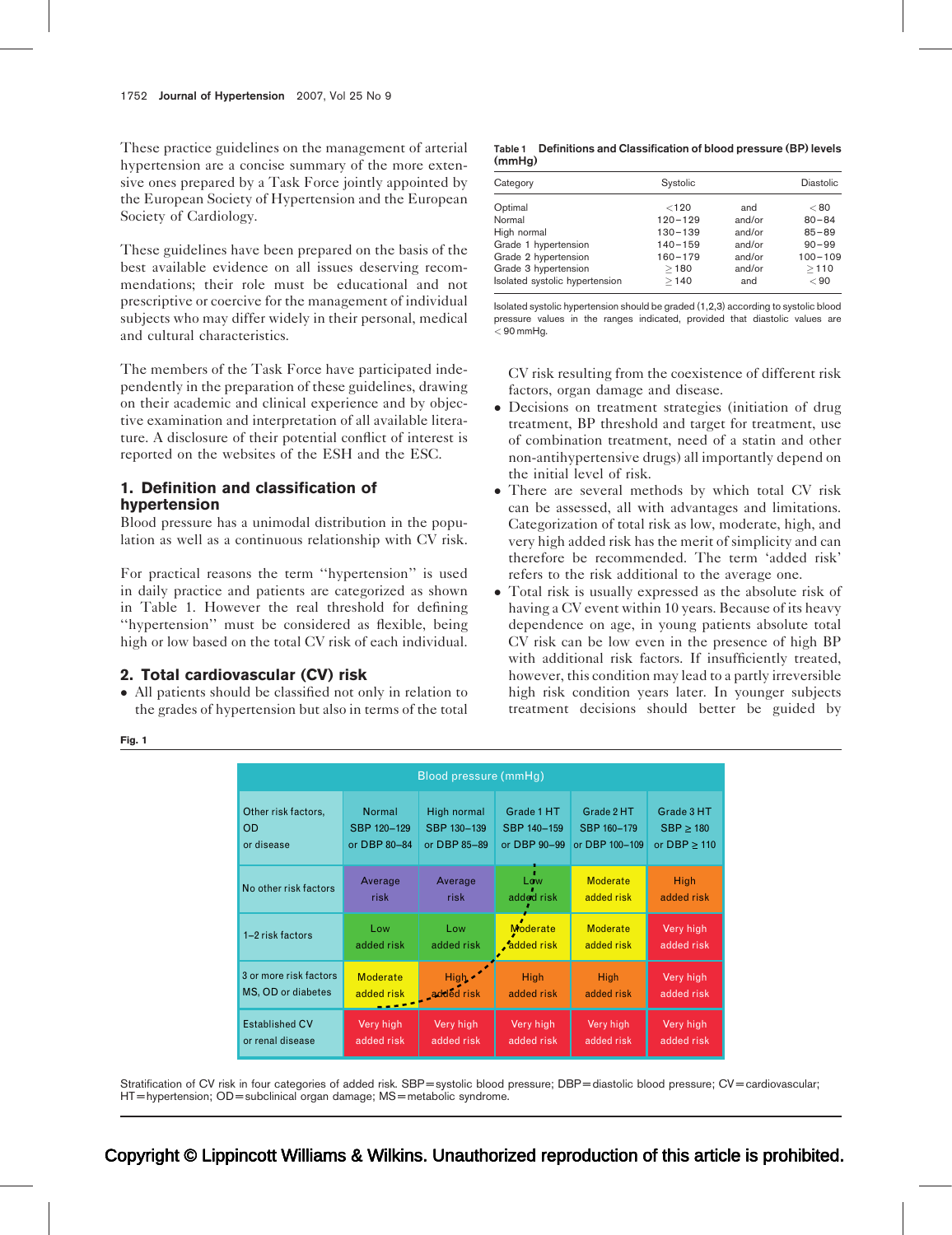quantification of relative risk, i.e. the increase in risk in relation to average risk in the population.

• Using rigid cut-offs of absolute risk (e.g.  $>20\%$  within 10 years) in order to decide on treatment is discouraged.

### 3. Stratification of total CV risk

In the [Figure 1](#page-1-0) total CV risk is stratified in four categories. Low, moderate, high and very high risks refer to 10 year risk of a fatal or non-fatal CV event. The term ''added'' indicates that in all categories risk is greater than average. The dashed line indicates how the definition of hypertension (and thus the decision about the initiation of treatment) is flexible, i.e. may be variable depending on the level of total CV risk.

### 4. Clinical variables that should be used to stratify total CV risk

#### Table 2 Factors influencing prognosis

| <b>Risk factors</b>                                                                                                                                                                                                                                                                                                                                                                                                                                                                                                                                                                                                                                                          | Subclinical organ damage                                                                                                                                                                                                                                                                                                                                                                                                                                                                                                                                                                                                                                                                                                                  |
|------------------------------------------------------------------------------------------------------------------------------------------------------------------------------------------------------------------------------------------------------------------------------------------------------------------------------------------------------------------------------------------------------------------------------------------------------------------------------------------------------------------------------------------------------------------------------------------------------------------------------------------------------------------------------|-------------------------------------------------------------------------------------------------------------------------------------------------------------------------------------------------------------------------------------------------------------------------------------------------------------------------------------------------------------------------------------------------------------------------------------------------------------------------------------------------------------------------------------------------------------------------------------------------------------------------------------------------------------------------------------------------------------------------------------------|
| Systolic and diastolic BP levels<br>• Levels of pulse pressure (in the elderly)<br>$\blacktriangle$ Age (M > 55 years; W > 65 years)<br>• Smoking<br>· Dyslipidaemia<br>$-TC > 5.0$ mmol/l (190 mg/dl)<br>or:<br>$-LDL-C > 3.0$ mmol/l (115 mg/dl)<br>or:<br>- HDL-C: M< 1.0 mmol/l (40 mg/dl)<br>$W < 1.2$ mmol/l (46 mg/dl)<br>or:<br>$-TS > 1.7$ mmol/l (150 mg/dl)<br>· Fasting plasma glucose 5.6-6.9 mmol/l<br>$(102 - 125 \text{ mg/dl})$<br>Abnormal glucose tolerance test<br>Abdominal obesity (waist circumference<br>$>$ 102 cm (M), $>$ 88 cm (W))<br><b>Example 1</b> Family history of premature CV disease<br>(M at age $<$ 55 years; W at age $<$ 65 years) | ■ Electrocardiographic LVH<br>(Sokolow-Lyon > 38 mm;<br>Cornell > 2440 mm/ms)<br>or:<br>■ Echocardiographic LVH <sup>+</sup><br>(LVMI M ≥ 125 g/m <sup>2</sup> , W ≥ 110 g/m <sup>2</sup> )<br>" Carotid wall thickening (IMT > 0.9 mm)<br>or plaque<br>" Carotid-femoral pulse wave velocity<br>$> 12$ m/sec<br>Ankle/Brachial BP index < 0.9<br>• Slight increase in plasma creatinine:<br>M: 115-133 µmol/l (1.3-1.5 mg/dl)<br>W: 107-124 µmol/l (1.2-1.4 mg/dl)<br>" Low estimated glomerular filtration rate <sup>++</sup><br>$(< 60$ ml/min/1.73 m <sup>2</sup> ) or<br>creatinine clearance*** (< 60 ml/min)<br>Microalbuminuria 30-300 mg/24 h<br>or albumin-creatinine ratio: $\geq 22$ (M); or<br>$\geq$ 31 (W) mg/g creatinine |
| <b>Diabetes mellitus</b>                                                                                                                                                                                                                                                                                                                                                                                                                                                                                                                                                                                                                                                     | Established CV or renal disease                                                                                                                                                                                                                                                                                                                                                                                                                                                                                                                                                                                                                                                                                                           |
| ■ Fasting plasma glucose $\geq$ 7.0 mmol/l<br>(126 mg/dl) on repeated measurement<br>or:<br>Postload plasma glucose > 11.0 mmol/l<br>$(198 \text{ mg/dl})$                                                                                                                                                                                                                                                                                                                                                                                                                                                                                                                   | Cerebrovascular disease: ischaemic stroke;<br>cerebral haemorrhage; transient ischaemic<br>attack<br>Heart disease: myocardial infarction; angina;<br>coronary revascularization; heart failure<br>Renal disease: diabetic nephropathy;<br>renal impairment (serum creatinine                                                                                                                                                                                                                                                                                                                                                                                                                                                             |
| Note: the cluster of three out of 5 risk factors among<br>abdominal, obesity, altered tasting plasma glucose,<br>BP ≥ 130/85 mmHg, low HDL cholesterol and high TG<br>(as defined above) indicats the presence of metabolic<br>syndrome.                                                                                                                                                                                                                                                                                                                                                                                                                                     | $M > 133; W > 124$ µmol/l);<br>proteinuria (> 300 mg/24 h)<br>Peripheral artery disease<br>Advanced retinopathy: haemorrhages or<br>exudates, papilloedema                                                                                                                                                                                                                                                                                                                                                                                                                                                                                                                                                                                |

 $M =$ men;  $W =$ women;  $CV =$ cardiovascular disease; IMT = intima-media thickness; BP = blood pressure;  $TG = triglycerides; C = cholesterol; \blacklozenge = Risk maximal$ for concentric (wall thickness/radius ratio  $\geq 0.42$ ) LVH (left ventricular hypertrophy);  $\blacklozenge \blacklozenge = \text{MDRD}$  formula;  $\blacklozenge \blacklozenge$  = Cockroft Gault formula.

### 5. Diagnostic evaluation

#### 5.1 Aims

• Establishing BP values

- Identifying secondary causes of hypertension
- Searching for
	- a) other risk factors;
	- b) subclinical organ damage;
	- c) concomitant diseases;
	- d) accompanying CV and renal complications.

### 5.2 Procedures

- repeated BP measurements
- family and clinical history
- physical examination
- laboratory and instrumental investigations.

### 6. Blood pressure (BP) measurement

When measuring BP, care should be taken to:

- Allow the patients to sit quietly for several minutes;
- Take at least two measurements spaced by 1-2 minutes;
- Use a standard bladder (12–13 cm long and 35 cm wide) but have a larger bladder available for fat arms and a smaller one for thin arms and children;
- Have the cuff at the level of the heart, whatever the position of the patient;
- Deflate the cuff at a speed of 2 mmHg/s;
- Use phase I and V (disappearance) Korotkoff sounds to identify SBP and DBP, respectively;
- Measure BP in both arms at first visit to detect possible differences due to peripheral vascular disease. In this instance, take the higher value as the reference one;
- Measure BP 1 and 5 min after assumption of the standing position in elderly subjects, diabetic patients, and when postural hypotension may be frequent or suspected;
- Measure heart rate by pulse palpation (at least 30 sec).

### 7. Ambulatory and home BP measurements

#### 7.1 Ambulatory BP

- Although office BP should be used as the reference, ambulatory BP may improve prediction of CV risk in untreated and treated patients.
- 24-h ambulatory BP monitoring should be considered, in particular, when
	- considerable variability of office BP is found
	- high office BP is measured in subjects otherwise at low total CV risk
	- there is a marked discrepancy between BP values measured in the office and at home
	- resistance to drug treatment is suspected
	- hypotensive episodes are suspected, particularly in elderly and diabetic patients
	- sleep apnoea is suspected
	- office BP is elevated in pregnant women and preeclampsia is suspected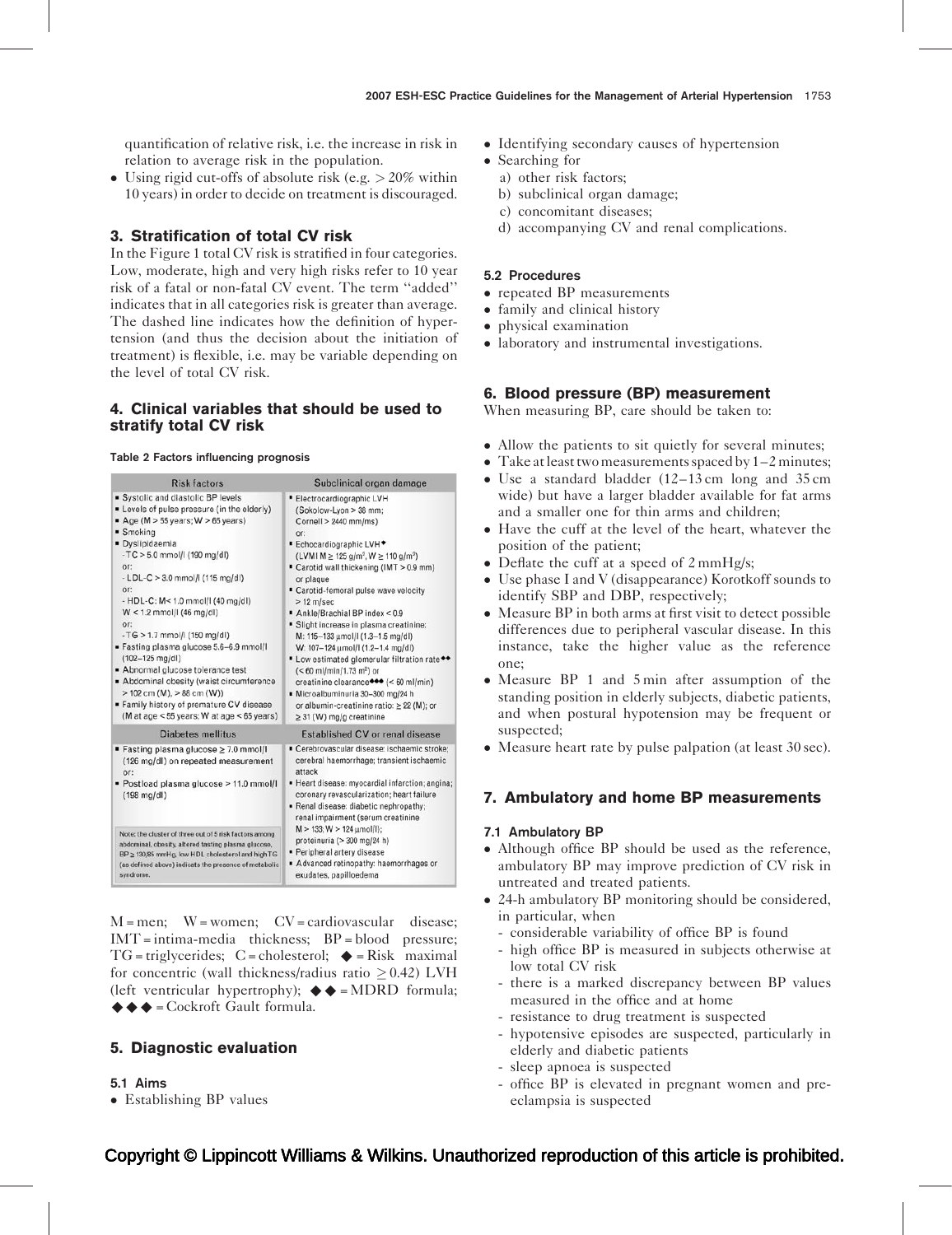Normal values for 24 hour average BP are lower than for office BP, i.e.  $< 125-130$  mmHg systolic and  $< 80$  mmHg diastolic. Normal values of daytime BP are < 130– 135 mmHg systolic and < 85 mmHg diastolic.

### 7.2 Home BP

- Self-measurement of BP at home is of clinical value. Home BP measurements should be encouraged in order to:
	- provide more information on the BP lowering effect of treatment at trough, and thus on therapeutic coverage throughout the dose-to-dose time interval
	- improve patient's adherence to treatment regimens
	- understand technical reliability/environmental conditions of ambulatory BP data
- Self-measurement of BP at home should be discouraged whenever:
	- it causes anxiety to the patient
	- it induces self-modification of the treatment regimen
- Normal values for home BP are lower than for office BP, i.e.< 130–135 mmHg systolicand< 85 mmHg diastolic.

#### 7.3 Particular conditions

Isolated office hypertension (White coat hypertension)

Office BP persistently  $\geq 140/90$  mmHg

Normal daytime ambulatory (< 130–135/85 mmHg) or home (< 130–135/85 mmHg) BP

In these subjects CV risk is less than in individuals with raised office and ambulatory or home BP but may be slightly greater than that of individuals with in and out-ofoffice normotension

Isolated ambulatory hypertension (Masked hypertension)

Office BP persistently normal (< 140/90 mmHg)

Elevated ambulatory  $( \geq 125 - 130/80 \text{ mmHg})$  or home  $($ >130–135/85 mmHg) BP

In these subjects CV risk is close to that of individuals with in and out-of-office hypertension.

### 8. Diagnostic evaluation: medical history and physical examination

#### 8.1 Family and clinical history

- 1. Duration and previous level of high BP
- 2. Indications of secondary hypertension
- 3. Risk factors
- 4. Symptoms of organ damage
- 5. Previous antihypertensive therapy (efficacy, adverse events)
- 6. Personal, family, environmental factors.

#### 8.2 Physical examinations

- 1. Signs suggesting secondary hypertension
- 2. Signs of organ damage
- 3. Evidence of visceral obesity.

### 9. Laboratory investigation

### 9.1 Routine tests

- Fasting plasma glucose
- Serum total cholesterol
- Serum LDL-cholesterol
- Serum HDL-cholesterol
- Fasting serum triglycerides
- Serum potassium
- Serum uric acid
- Serum creatinine
- Estimated creatinine clearance (Cockroft-Gault formula) or glomerular filtration rate (MDRD formula)
- Haemoglobin and haematocrit
- Urinalysis (complemented by microalbuminuria dipstick test and microscopic examination)
- Electrocardiogram.

#### 9.2 Recommended tests

- Echocardiogram
- Carotid ultrasound
- Quantitative proteinuria (if dipstick test positive)
- Ankle-brachial BP Index
- Fundoscopy
- Glucose tolerance test (if fasting plasma glucose  $>$  5.6 mmol/L (100 mg/dL)
- Home and 24h ambulatory BP monitoring
- Pulse wave velocity measurement (where available).

#### 9.3 Extended evaluation (domain of the specialist)

- Further search for cerebral, cardiac, renal and vascular damage. Mandatory in complicated hypertension.
- Search for secondary hypertension when suggested by history, physical examination or routine tests: measurement of renin, aldosterone, corticosteroids, catecholamines in plasma and/or urine; arteriographies; renal and adrenal ultrasound; computer-assisted tomography; magnetic resonance imaging.

### 10. Searching for subclinical organ damage

Due to the importance of subclinical organ damage as an intermediate stage in the continuum of vascular disease and as a determinant of total CV risk, signs of organ involvement should be sought carefully by appropriate techniques:

#### 10.1 Heart

Electrocardiography should be part of all routine assessment of subjects with high BP in order to detect left ventricular hypertrophy, patterns of ''strain'', ischaemia and arrhythmias. Echocardiography is recommended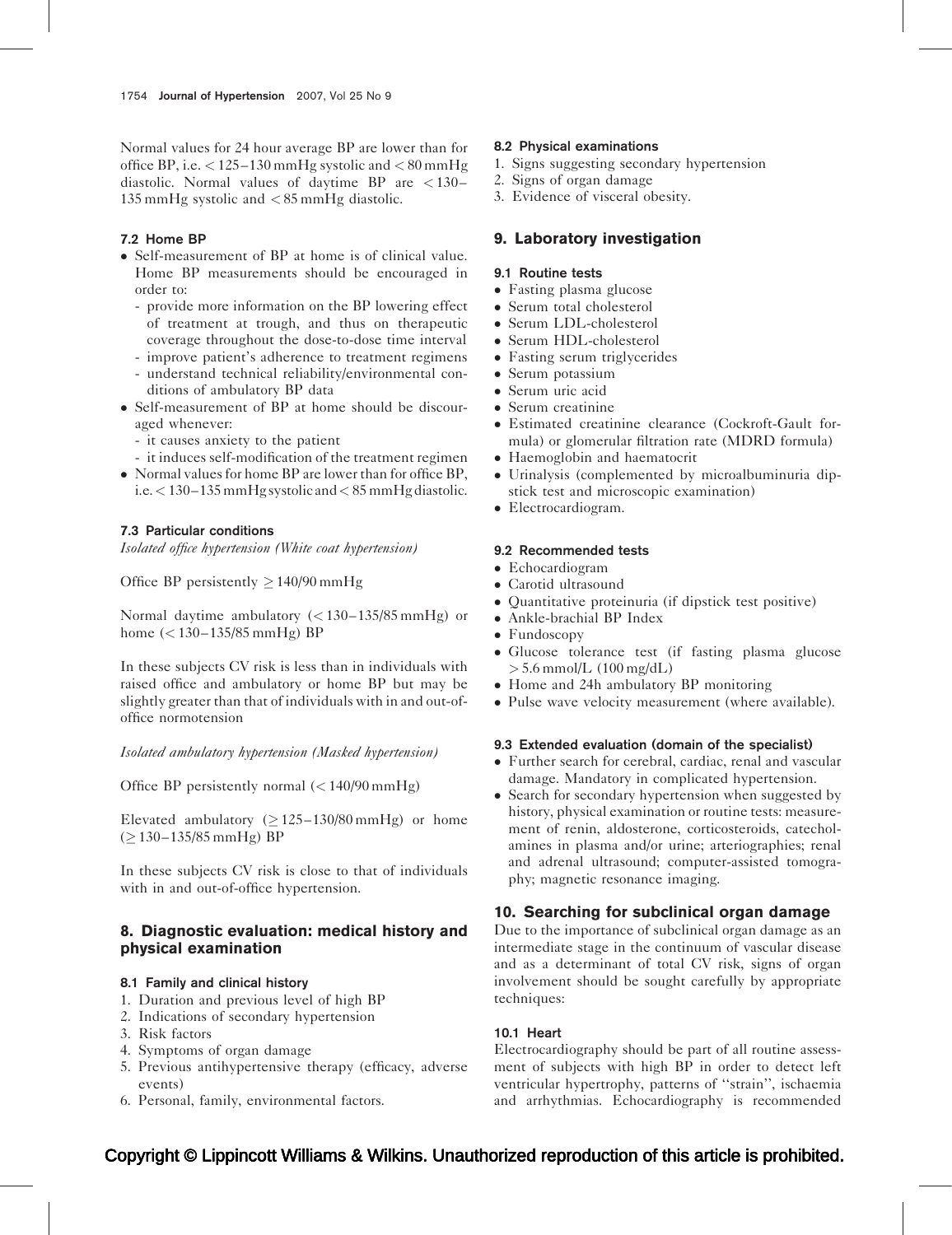when a more sensitive method of detection of left ventricular hypertrophy is considered useful as well as assessment of left ventricular systolic function. Geometric patterns can be defined echocardiographically, of which concentric hypertrophy carries the worse prognosis. Diastolic dysfunction can be evaluated by transmitral Doppler.

#### 10.2 Blood vessels

Ultrasound scanning of the extracranial carotid arteries is recommended when detection of vascular hypertrophy or asymptomatic atherosclerosis is deemed useful. Large artery stiffening (leading to isolated systolic hypertension in the elderly) can be measured by pulse wave velocity. It might be more widely recommended if its availability were greater. A low ankle-brachial BP index signals advanced peripheral artery disease.

#### 10.3 Kidney

Diagnosis of hypertension-related renal damage is based on a reduced renal function or an elevated urinary excretion of albumin. Estimation from serum creatinine of glomerular filtration rate (MDRD formula, requiring age, gender, race) or creatinine clearance (Cockroft-Gault formula, requiring also body weight) should be routine procedure. Urinary protein should be sought in all hypertensives by dipstick. In dipstick negative patients low grade albuminuria (microalbumniuria) should be determined in spot urine and related to urinary creatinine excretion.

#### 10.4 Fundoscopy

Examination of eye grounds is recommended in severe hypertensives only. Mild retinal changes are largely non-specific except in young patients. Haemorrhages, exudates and papilloedema, only present in severe hypertension, are associated with increased CV risk.

#### 10.5 Brain

Silent brain infarcts, lacunar infarctions, microbleeds and white matter lesions are not infrequent among

|                                          |  | Table 3 Availability, Prognostic Value and Cost of some markers |  |
|------------------------------------------|--|-----------------------------------------------------------------|--|
| organ damage (scored from 1 to 4 pluses) |  |                                                                 |  |

| Markers                                                    | CV predicitive<br>value | Availability | Cost      |
|------------------------------------------------------------|-------------------------|--------------|-----------|
| Electrocardiography                                        | $^{++}$                 | $+++++$      | $^{+}$    |
| Echocardiography                                           | $^{+++}$                | $^{+++}$     | $^{++}$   |
| Carotid Intima-Media Thickness                             | $^{+++}$                | $^{+++}$     | $^{++}$   |
| Arterial stiffness [Pulse wave velocity]                   | $^{+++}$                | $\ddot{}$    | $^{++}$   |
| Ankle-Brachial index                                       | $^{++}$                 | $^{++}$      | $^{+}$    |
| Coronary calcium content                                   | $\ddot{}$               | $^{+}$       | $+++++$   |
| Cardiac/Vascular tissue composition                        | ?                       | $^{+}$       | $^{++}$   |
| Circulatory collagen markers                               | ?                       | $\div$       | $^{++}$   |
| Endothelial dysfunction                                    | $^{++}$                 | $\ddot{}$    | $^{+++}$  |
| Cerebral lacunae/White matter lesions                      | ?                       |              | $+++++$   |
| Est. Glomerular Filtration Rate or<br>Creatinine Clearance | $^{+++}$                | $+++++$      | $\ddot{}$ |
| Microalbuminuria                                           |                         | $^{+++}$     |           |

hypertensives, and can be detected by MRI or CT. Availability and costs do not allow indiscriminate use of these techniques. In elderly hypertensives, cognitive tests may help to detect initial brain deterioration.

The Table 3 summarizes availability, prognostic value and cost of procedures to detect subclinical organ damage.

### 11. Evidence on the benefit of antihypertensive treatment

- Placebo controlled trials have provided uncontroversial evidence that BP lowering reduces fatal and non-fatal cardiovascular events. Beneficial effects have been found when treatment is initiated with a thiazide diuretic, a ß-blocker, a calcium antagonist, an ACEinhibitor or an angiotensin receptor blocker.
- Trials comparing different antihypertensive drugs have not been able to conclusively demonstrate that for the same reduction in BP different antihypertensive drugs (or drug combinations) reduce to different degree CV events. These trials (and their metaanalysis and meta-regressions) underline the crucial role of BP lowering in reducing all kinds of CV events, i.e. stroke, myocardial infarction and heart failure, independently of the agents used.
- BP-independent effects related to use of specific drugs have been reported for cause-specific events, e.g. stroke, heart failure and coronary events, but these effects are smaller than the dominant effect of BP lowering
- BP-independent effects attributable to specific drugs have been more consistently shown for events that occur earlier in the continuum of CV disease, e.g. protection against subclinical organ damage and prevention of high risk conditions such as diabetes, renal failure and atrial fibrillation.

### 12. Initiation of BP lowering therapy

- Initiation of BP lowering therapy should be decided on two criteria:
	- 1. The level of SBP and DBP
	- 2. The level of total CV risk
		- This is detailed in the [Figure 2](#page-5-0) which considers treatment based on lifestyle changes and antihypertensive drugs with, in addition, recommendations on the time delay to be used for assessing the BP lowering effects.

The following points should be emphasized:

- Drug treatment should be initiated promptly in grade 3 hypertension as well as in grade 1 and 2 when total CV risk is high or very high.
- In grade 1 or 2 hypertensives with moderate total CV risk drug treatment may be delayed for several weeks and in grade 1 hypertensives without any other risk factor for several months. However, even in these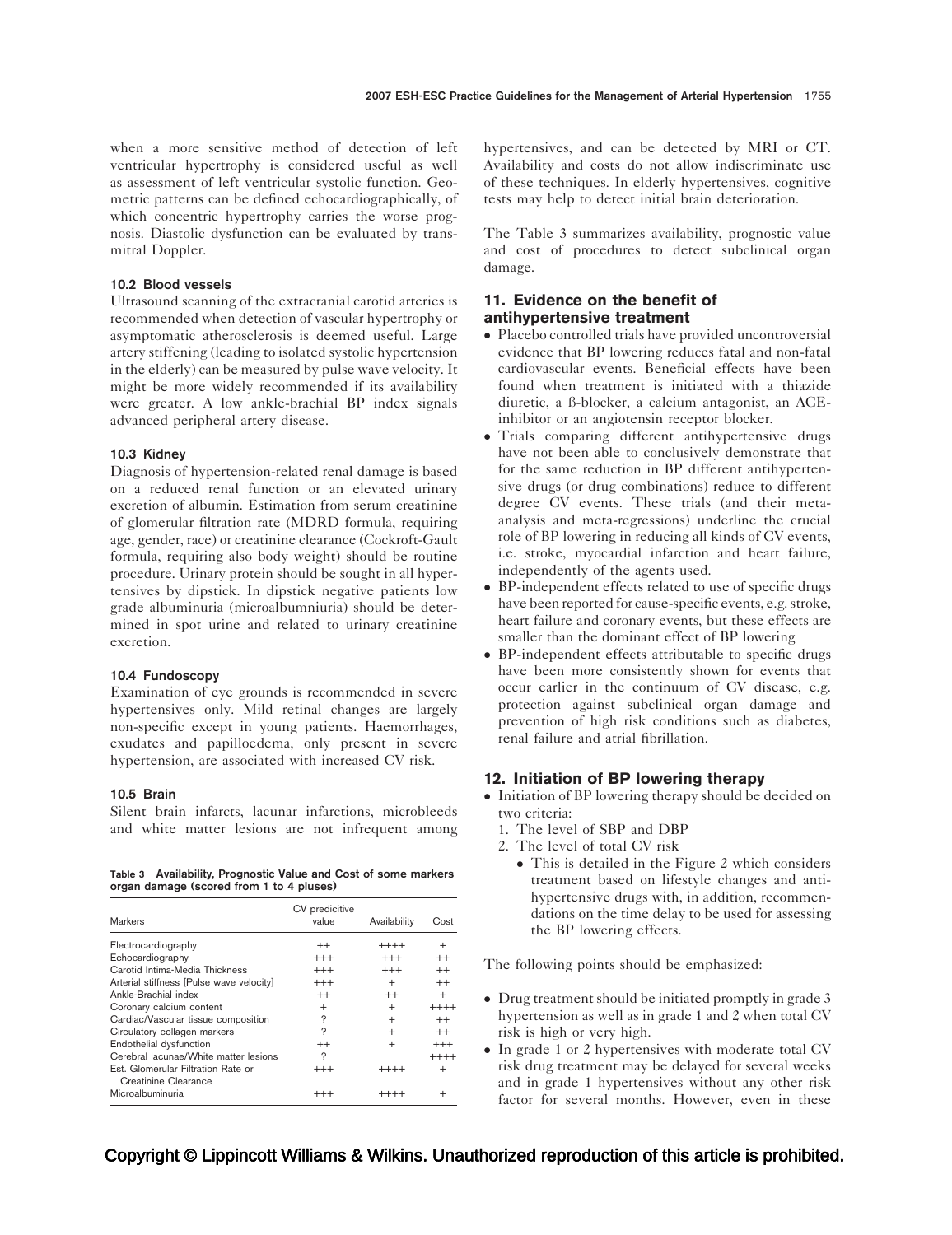| Blood pressure (mmHg)                     |                                                        |                                                           |                                                                                            |                                                                                            |                                                                    |  |
|-------------------------------------------|--------------------------------------------------------|-----------------------------------------------------------|--------------------------------------------------------------------------------------------|--------------------------------------------------------------------------------------------|--------------------------------------------------------------------|--|
| Other risk factors,<br>OD<br>or disease   | Normal<br>SBP 120-129<br>or DBP 80-84                  | High normal<br>SBP 130-139<br>or DBP 85-89                | Grade 1 HT<br>SBP 140-159<br>or DBP 90-99                                                  | Grade 2 HT<br>SBP 160-179<br>or DBP 100-109                                                | Grade 3 HT<br>$SBP \ge 180$<br>or $DBP \ge 110$                    |  |
| No other risk factors                     | $No$ <sub>BP</sub><br>intervention                     | $No$ <sub>BP</sub><br>intervention                        | Lifestyle<br>changes for<br>several months<br>then drug<br>treatment if BP<br>uncontrolled | Lifestyle<br>changes for<br>several months<br>then drug<br>treatment if BP<br>uncontrolled | Lifestyle<br>changes<br>$\ddotplus$<br>immediate<br>drug treatment |  |
| $1-2$ risk factors                        | Lifestyle<br>changes                                   | Lifestyle<br>changes                                      | Lifestyle<br>changes for<br>several months<br>then drug<br>treatment if BP<br>uncontrolled | Lifestyle<br>changes for<br>several months<br>then drug<br>treatment if BP<br>uncontrolled | Lifestyle<br>changes<br>immediate<br>drug treatment                |  |
| $\geq$ 3 risk factors, MS<br>or OD        | Lifestyle<br>changes                                   | Lifestyle<br>changes and<br>consider<br>drug<br>treatment | Lifestyle<br>changes<br>$+$<br>drug<br>treatment                                           | Lifestyle<br>changes<br>$+$<br>drug<br>treatment                                           | Lifestyle<br>changes<br>immediate<br>drug treatment                |  |
| <b>Diabetes</b>                           | Lifestyle<br>changes                                   | Lifestyle<br>changes<br>$+$<br>drug<br>treatment          | Lifestyle<br>changes<br>$+$<br>drua<br>treatment                                           | Lifestyle<br>changes<br>$+$<br>drug<br>treatment                                           | Lifestyle<br>changes<br>$\ddot{}$<br>immediate<br>drug treatment   |  |
| <b>Established CV</b><br>or renal disease | Lifestyle<br>changes<br>immediate<br>drug<br>treatment | Lifestyle<br>changes<br>immediate<br>drug<br>treatment    | Lifestyle<br>changes<br>immediate<br>drua<br>treatment                                     | Lifestyle<br>changes<br>immediate<br>drua<br>treatment                                     | Lifestyle<br>changes<br>immediate<br>drug<br>treatment             |  |

<span id="page-5-0"></span>Fig. 2

Initiation of antihypertensive treatment.

patients lack of BP control after a suitable period should lead to initiation of drug treatment.

• When initial BP is in the high normal range the decision on drug intervention heavily depends on the level of risk. In the case of diabetes, history of cerebrovascular, coronary or peripheral artery disease, the recommendation to start BP lowering drugs is justified by the results of controlled trials. Subjects with BP in the high normal range in whom total CV risk is high because of a subclinical organ damage should be advised to implement intense lifestyle measures. In these subjects BP should be closely monitored and drug treatment considered in the presence of a worsening of the clinical condition.

### 13. Goals of treatment

• In hypertensive patients, the primary goal of treatment is to achieve maximum reduction in the long-term total risk of CV disease.

- This requires treatment of the raised BP per se as well as of all associated reversible risk factors.
- BP should be reduced to at least below 140/90 mmHg (systolic/diastolic), and to lower values, if tolerated, in all hypertensive patients.
- Target BP should be at least < 130/80 mmHg in patients with diabetes and in high or very high risk patients, such as those with associated clinical conditions (stroke, myocardial infarction, renal dysfunction, proteinuria).
- Despite use of combination treatment, reducing systolic BP to < 140 mmHg may be difficult and more so if the target is a reduction to  $\langle 130 \text{ mmHg.} \rangle$ Additional difficulties should be expected in the elderly, in patients with diabetes, and in general, in patients with CV damage.
- In order to more easily achieve goal BP, antihypertensive treatment should be initiated before significant CV damage develops.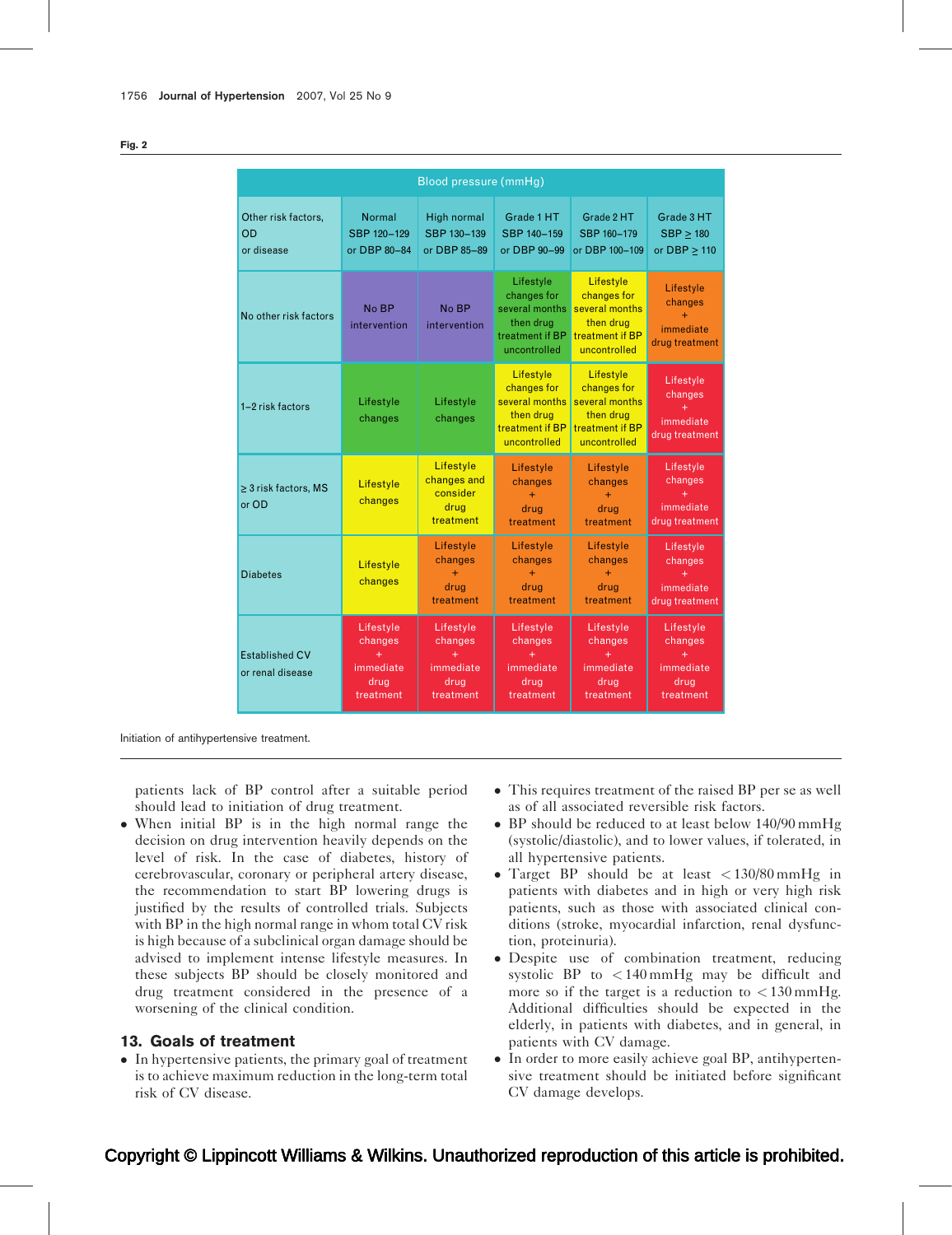### 14. Lifestyle changes

- Lifestyle measures should be instituted, whenever appropriate, in all patients, including those who require drug treatment. The purpose is to lower BP, to control other risk factors and to reduce the number or the doses of antihypertensive drugs.
- Lifestyle measures are also advisable in subjects with high normal BP and additional risk factors to reduce the risk of developing hypertension.
- The lifestyle measures that are widely recognized to lower BP and/or CV risk, and that should be considered are:
	- smoking cessation
	- weight reduction (and weight stabilization)
	- reduction of excessive alcohol intake
	- physical exercise
	- reduction of salt intake
	- increase in fruit and vegetable intake and decrease in saturated and total
	- fat intake
- Lifestyle recommendations should not be given as lip service but instituted with adequate behavioural and expert support, and reinforced periodically.
- Because long-term compliance with lifestyle measures is low and the BP response highly variable, patients under non-pharmacological treatment should be followed-up closely to start drug treatment when needed and in a timely fashion.

#### 15. Choice of antihypertensive drugs

- The main benefits of antihypertensive therapy are due to lowering of BP per se
- Five major classes of antihypertensive agents thiazide diuretics, calcium antagonists, ACE-inhibitors, angiotensin receptor blockers and ß-blockers – are suitable for the initiation and maintenance of antihypertensive treatment, alone or in combination. ß-blockers, especially in combination with a thiazide diuretic, should not be used in patients with the metabolic syndrome or at high risk of incident diabetes.
- In many patients more than one drug is needed, so emphasis on identification of the first class of drugs to be used is often futile. Nevertheless, there are conditions for which there is evidence in favour of some drugs versus others either as initial treatment or as part of a combination.
- The choice of a specific drug or a drug combination, and the avoidance of others should take into account the following:
	- 1. The previous favourable or unfavourable experience of the individual patient with a given class of compounds.
	- 2. The effect of drugs on CV risk factors in relation to the CV risk profile of the individual patient.
	- 3. The presence of subclinical organ damage, clinical CV disease, renal disease or diabetes, which may be more favourably treated by some drugs than others.
- 4. The presence of other disorders that may limit the use of particular classes of antihypertensive drugs.
- 5. The possibilities of interactions with drugs used for other conditions.
- 6. The cost of drugs, either to the individual patient or to the health provider. However, cost considerations should never predominate over efficacy, tolerability, and protection of the individual patient.
- Continuing attention should be given to side-effects of drugs, because they are the most important cause of non-compliance. Drugs are not equal in terms of adverse effects, particularly in individual patients.
- The BP lowering effect should last 24 hours. This can be checked by office or home BP measurements at trough or by ambulatory BP monitoring.
- Drugs which exert their antihypertensive effect over 24 hours with a once-a-day administration should be preferred because a simple treatment schedule favours compliance.

### 16. Conditions favouring the use of some antihypertensive drugs versus other

#### Subclinical organ damage

| LVH                                   | ACEI, CA, ARB          |
|---------------------------------------|------------------------|
| Asymptomatic<br>atherosclerosis       | CA, ACEI               |
| Microalbuminuria<br>Renal dysfunction | ACEI, ARB<br>ACEI, ARB |
|                                       |                        |

#### Clinical event

| Previous stroke | any BP lowering agent     |
|-----------------|---------------------------|
| Previous MI     | <b>BB. ACEI. ARB</b>      |
| Angina pectoris | BB. CA                    |
| Heart failure   | diuretics, BB, ACEI, ARB, |
|                 | Anti-aldosterone agents   |

Atrial fibrillation Recurrent ARB, ACEI Permanent BB, non-dihydropiridine CA Tachyarrhythmias BB ESRD/proteinuria ACEI, ARB, loop diuretics Peripheral artery disease CA LV dysfunction ACEI

### Condition

| ISH (elderly)      | diuretics, CA      |
|--------------------|--------------------|
| Metabolic syndrome | ACEI, ARB, CA      |
| Diabetes mellitus  | ACEI, ARB          |
| Pregnancy          | CA, methyldopa, BB |
| Black people       | diuretics, CA      |
| Glaucoma           | <b>BB</b>          |
| ACEI induced cough | ARB                |
|                    |                    |

LVH = left ventricular hypertrophy; ISH = Isolated systolic hypertension; ESRD = renal failure; ACEI = ACEinhibitors; ARB = angiotensin receptor antagonists;  $CA = calcium$  antagonists;  $BB = beta - blockers$ .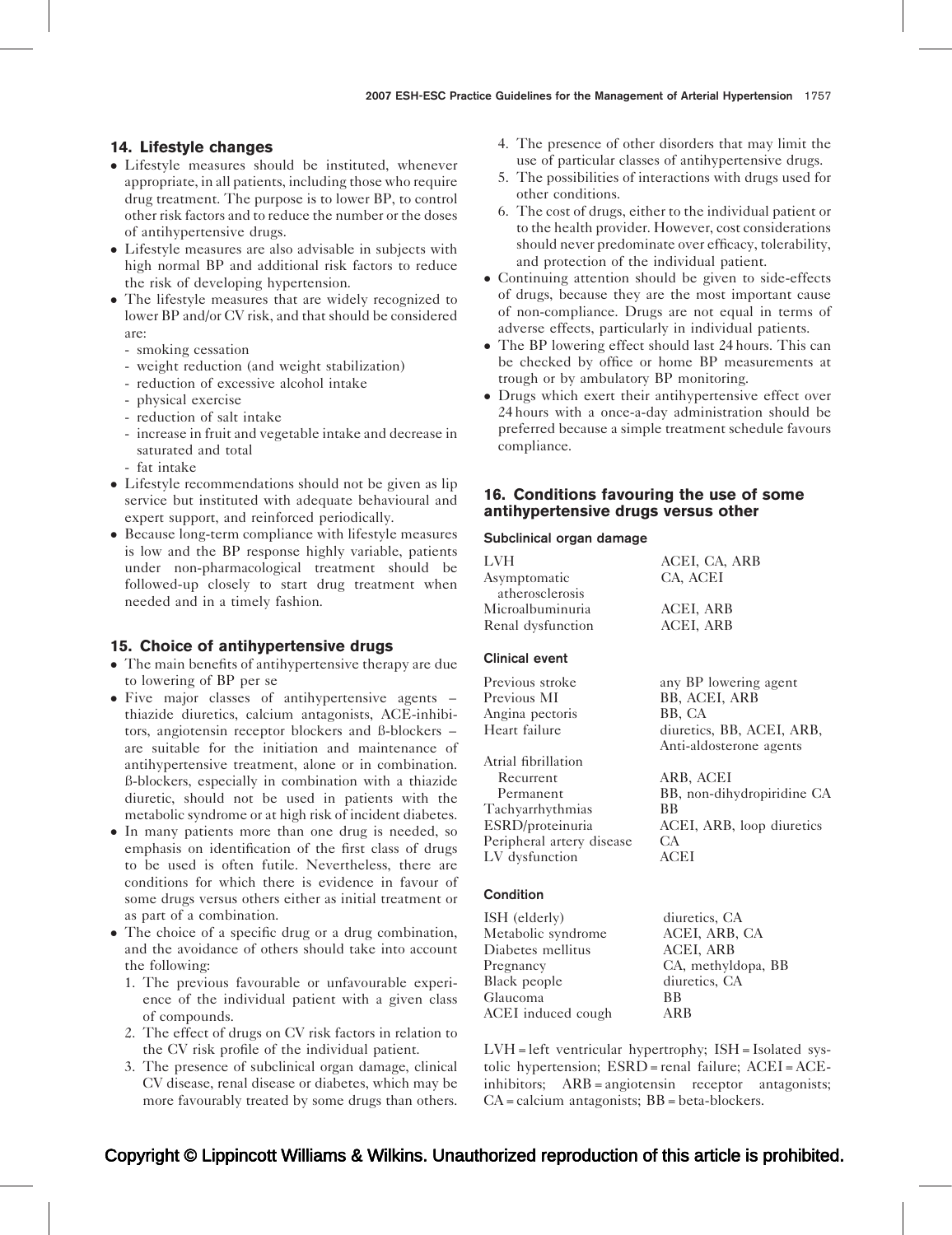### 17. Contra-indications to use certain antihypertensive drugs

|                                                      | Compelling contra-<br>indications                                                               | Possible contra-<br>indications                                                                                                                                     |
|------------------------------------------------------|-------------------------------------------------------------------------------------------------|---------------------------------------------------------------------------------------------------------------------------------------------------------------------|
| <b>Thiazide diuretics</b>                            | Gout                                                                                            | Metabolic syndrome<br>Glucose intolerance<br>Pregnancy                                                                                                              |
| <b>Beta-blockers</b>                                 | Asthma A-V block<br>(grade 2 or 3)                                                              | Peripheral<br>artery disease<br>Metabolic syndrome<br>Glucose intolerance<br>Athletes and physically<br>active patients<br>Chronic obstructive<br>pulmonary disease |
| <b>Calcium antagonists</b><br>(dihydropyridines)     |                                                                                                 | Tachyarrhythmias<br>Heart failure                                                                                                                                   |
| <b>Calcium antagonists</b><br>(verapamil, diltiazem) | A-V block (grade 2 or 3)<br>Heart failure                                                       |                                                                                                                                                                     |
| <b>ACE-inhibitors</b>                                | Pregnancy<br>Angioneurotic oedema<br>Hyperkalaemia<br><b>Bilateral renal artery</b><br>stenosis |                                                                                                                                                                     |
| Angiotensin receptor<br>antagonists                  | Pregnancy<br>Hyperkalaemia<br><b>Bilateral renal artery</b><br>stenosis                         |                                                                                                                                                                     |
| <b>Diuretics</b><br>(antialdosterone)                | Renal failure<br>Hyperkalaemia                                                                  |                                                                                                                                                                     |

### 18. Monotherapy versus combination therapy

- Regardless of the drug employed, monotherapy allows to achieve BP target in only a limited number of hypertensive patients.
- Use of more than one agent is necessary to achieve target BP in the majority of patients. A vast array of effective and well tolerated combinations is available.
- Initial treatment can make use of monotherapy or combination of two drugs at low doses with a subsequent increase in drug doses or number, if needed.
- Monotherapy could be the initial treatment for mild BP elevation with low or moderate total CV risk. A combination of two drugs at low doses should be preferred as the first step in treatment when the initial BP is in the grade 2 or 3 or total CV risk is high or very high with mild BP elevation.
- Fixed combinations of two drugs can simplify the treatment schedule and favour compliance.
- In several patients BP control is not achieved by two drugs, and a combination of three of more drugs is required.
- In uncomplicated hypertensives and in the elderly, antihypertensive therapy should normally be initiated gradually. In higher risk hypertensives, goal BP should be achieved more promptly, which favours initial combination therapy and quicker adjustment of doses.

#### Fig. 3



### 19. Possible combinations between some classes of antihypertensive drugs

Fig. 4

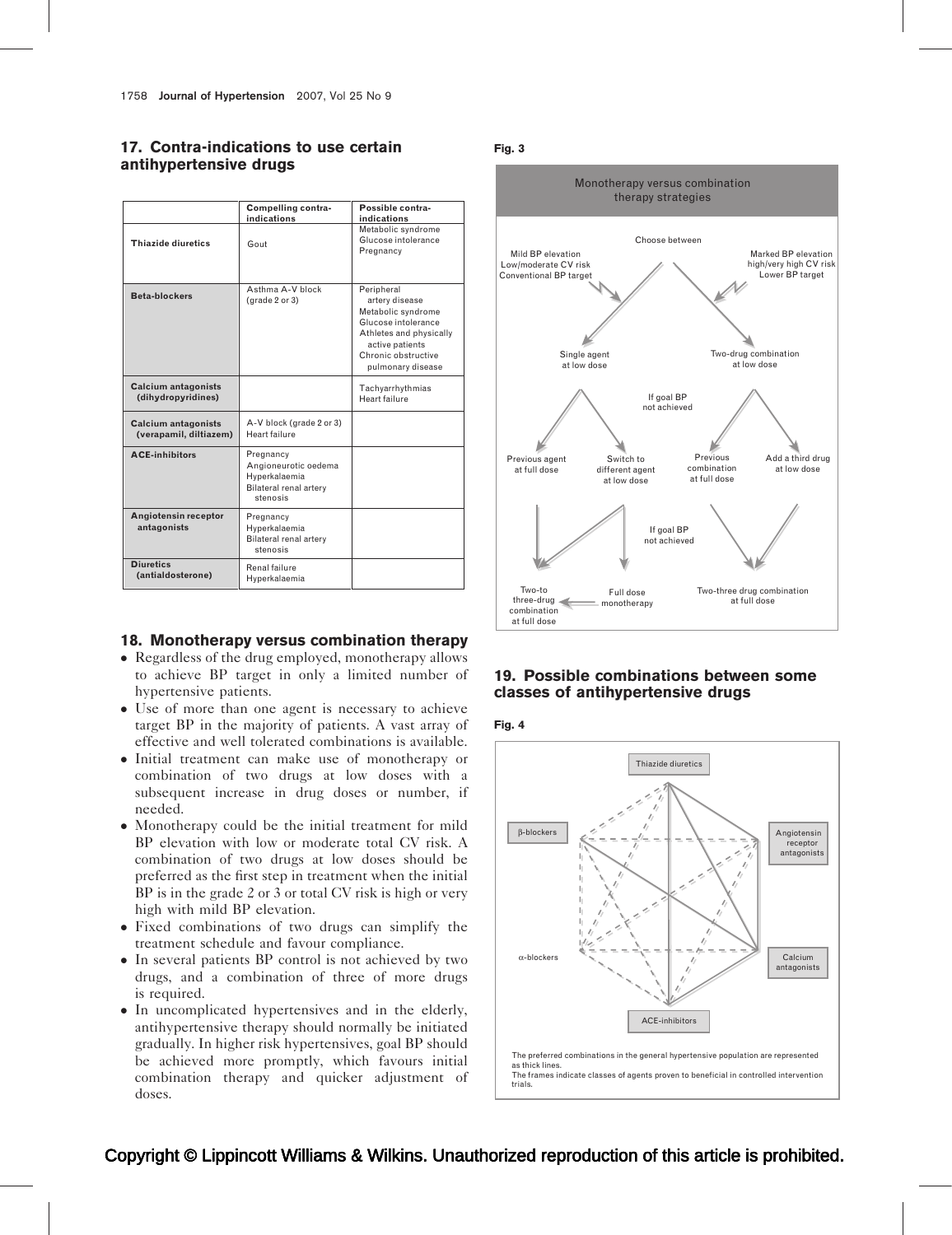### 20. Antihypertensive treatment in special groups

Antihypertensive treatment may differ from the one recommended in the general hypertensive population, in special groups of patients or in specific clinical conditions. The specific requirements under these circumstances are detailed below.

### 20.1 Elderly patients

- Drug treatment can be initiated with thiazide diuretics, calcium antagonists, angiotensin receptor antagonists, ACE-inhibitors, and ß-blockers, in line with general guidelines. Trials specifically addressing treatment of isolated systolic hypertension have shown the benefit of thiazides and calcium antagonists but subanalysis of other trials also show efficacy of angiotensin receptor blockers.
- Initial doses and subsequent dose titration should be more gradual because of a greater chance of undesirable effects, especially in very old and frail subjects.
- BP goal is the same as in younger patients, i.e.  $\lt$  140/ 90 mmHg or below, if tolerated. Many elderly patients need two or more drugs to control blood pressure and reductions to  $\langle 140 \text{ mmHg}$  systolic may be difficult to obtain.
- Drug treatment should be tailored to the risk factors, target organ damage and associated cardiovascular and non-cardiovascular conditions that are frequent in the elderly. Because of the increased risk of postural hypotension, BP should always be measured also in the erect posture.
- In subjects aged 80 years and over, evidence for benefits of antihypertensive treatment is as yet inconclusive. However, there is no reason for interrupting a successful and well tolerated therapy when a patient reaches 80 years of age.

### 20.2 Diabetic patients

- Where applicable, intense non-pharmacological measures should be encouraged in all patients with diabetes, with particular attention to weight loss and reduction of salt intake in type 2 diabetes.
- Goal BP should be < 130/80 mmHg and antihypertensive drug treatment may be started already when BP is in the high normal range.
- To lower BP, all effective and well tolerated drugs can be used. A combination of two or more drugs is frequently needed.
- Available evidence indicates that lowering BP also exerts a protective effect on appearance and progression of renal damage. Some additional protection can be obtained by the use of a blocker of the reninangiotensin system (either an angiotensin receptor antagonist or an ACE-inhibitor).
- A blocker of the renin-angiotensin system should be a regular component of combination treatment and the one preferred when monotherapy is sufficient.
- Microalbuminuria should prompt the use of antihypertensive drug treatment also when initial BP is in the high normal range. Blockers of the renin-angiotensin system have a pronounced antiproteinuric effect and their use should be preferred.
- Treatment strategies should consider an intervention against all CV risk factors, including a statin.
- $\bullet$  Because of the greater chance of postural hypotension, BP should also be measured in the erect posture.

### 20.3 Patients with renal dysfunction

- Renal dysfunction and failure are associated with a very high risk of CV events.
- $\bullet$  Protection against progression of renal dysfunction has two main requirements: a) strict blood pressure control  $\ll$  130/80 mmHg and even lower if proteinuria is  $> 1$ g/ day); b) lowering proteinuria to values as near to normal as possible.
- To achieve the BP goal, combination therapy of several antihypertensive agents (including loop diuretics) is usually required.
- To reduce proteinuria, an angiotensin receptor antagonist, an ACE-inhibitor or a combination of both are required.
- There is controversial evidence as to whether blockade of the renin–angiotensin system has a specific beneficial role in preventing or retarding nephrosclerosis in non-diabetic non-proteinuric hypertensives, except perhaps in Afro-American individuals. However, inclusion of one of these agents in the combination therapy required by these patients appears well founded.
- An integrated therapeutic intervention (antihypertensive, statin and antiplatelet therapy) has to be frequently considered in patients with renal damage because, under these circumstances, CV risk is extremely high.

### 20.4 Patients with cerebrovascular disease

- In patients with a history of stroke or transient ischaemic attacks, antihypertensive treatment markedly reduces the incidence of stroke recurrence and also lowers the associated high risk of cardiac events.
- Antihypertensive treatment is beneficial in hypertensive patients as well as in subjects with BP in the high normal range. BP goal should be  $\langle 130/80 \text{ mm}$ Hg.
- Because evidence from trials suggests that the benefit largely depends on BP lowering per se, all available drugs and rational combinations can be used. Trial data have been mostly obtained with ACE-inhibitors and angiotensin receptor antagonists, in association with or on the top of diuretic and conventional treatment, but more evidence is needed before their specific cerebrovascular protective properties are established.
- There is at present no evidence that BP lowering has a beneficial effect in acute stroke but more research is under way. Until more evidence is obtained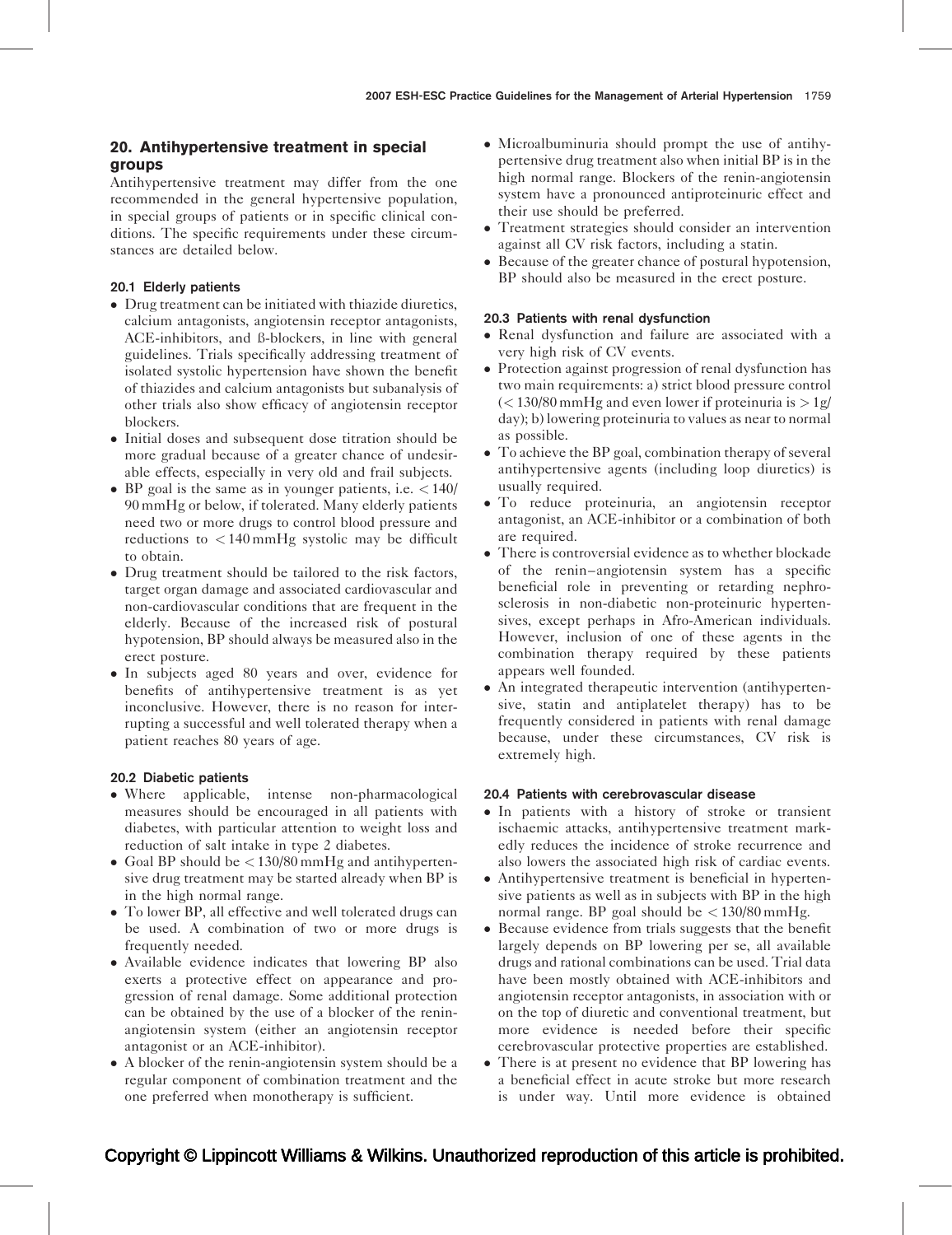antihypertensive treatment should start when poststroke clinical conditions are stable, usually several days after the event. Additional research in this is necessary because cognitive dysfunction is present in about 15% and dementia in 5% of subjects aged  $\geq$  65 years.

- In observational studies, cognitive decline and incidence of dementia have a positive relationship with BP values. There is some evidence that both can be somewhat delayed by antihypertensive treatment.

### 20.5 Patients with coronary heart disease and heart failure

- In patients surviving a myocardial infarction, early administration of ß-blockers, ACE-inhibitors or angiotensin receptor blockers reduces the incidence of recurrent myocardial infarction and death. These beneficial effects can be ascribed to the specific protective properties of these drugs but possibly also to the associated small BP reduction.
- Antihypertensive treatment is also beneficial in hypertensive patients with chronic coronary heart disease. The benefit can be obtained with different drugs and drug combinations (including calcium antagonists) and appears to be related to the degree of BP reduction. A beneficial effect has been demonstrated also when initial BP is  $<$  140/90 mmHg and for achieved BP around 130/80 mmHg or less.
- A history of hypertension is common while a raised BP is relatively rare in patients with congestive heart failure. In these patients, treatment can make use of thiazide and loop diuretics, as well as of ß-blockers, ACE-inhibitors, angiotensin receptor antagonist and antialdosterone drugs on top of diuretics. Calcium antagonists should be avoided unless needed to control BP or anginal symptoms.
- Diastolic heart failure is common in patients with a history of hypertension and has an adverse prognosis. There is at present no evidence on the superiority of specific antihypertensive drugs.

### 20.6 Patients with atrial fibrillation

- Hypertension is the most important risk factor for atrial fibrillation. Atrial fibrillation markedly increases the risk of CV morbidity and mortality, particularly of embolic stroke.
- Increased left ventricular mass and left atrium enlargement are independent determinants of atrial fibrillation, and require intense antihypertensive therapy.
- Strict blood pressure control is required in patients under anticoagulant treatment to avoid intracerebral and extracerebral bleeding.
- Less new onset and recurrent atrial fibrillation has been reported in hypertensive patients treated with angiotensin receptor antagonists.

- In permanent atrial fibrillation, ß-blockers and nondihydropyridine calcium antagonists (verapamil, diltiazem) help controlling ventricular rate.

### 21. Hypertension in women

### 21.1 Treatment

Response to antihypertensive agents and beneficial effects of BP lowering appear to be similar in women and in men. However, ACE-inhibitors and angiotensin receptor antagonists should be avoided in pregnant and women planning pregnancy because of potential teratogenic effects during pregnancy.

### 21.2 Oral contraceptives

Even oral contraceptives with low oestrogen content are associated with an increased risk of hypertension, stroke and myocardial infarction. The progestogen-only pill is a contraceptive option for women with high BP, but their influence on cardiovascular outcomes has been insufficiently investigated.

### 21.3 Hormone replacement therapy

The only benefit of this therapy is a decreased incidence of bone fractures and colon cancer, accompanied, however, by increased risk of coronary events, stroke, thromboembolism, breast cancer, gallbladder disease and dementia. This therapy is not recommended for cardioprotection in postmenopausal women.

### 21.4 Hypertension in pregnancy

- Hypertensive disorders in pregnancy, particularly preeclampsia, may adversely affect neonatal and maternal outcomes.
- Non-pharmacological management (including close supervision and restriction of activities) should be considered for pregnant women with SBP 140– 149 mmHg or DBP 90–95 mmHg. In the presence of gestational hypertension (with or without proteinuria) drug treatment is indicated at BP levels  $>140/$ 90 mmHg. SBP levels  $\geq$  170 or DBP  $\geq$  110 mmHg should be considered an emergency requiring hospitalization.
- In non-severe hypertension, oral methyldopa, labetalol, calcium antagonists and (less frequently) ßblockers are drugs of choice.
- In pre-eclampsia with pulmonary oedema, nitroglycerine is the drug of choice. Diuretic therapy is inappropriate because plasma volume is reduced.
- As emergency, intravenous labetalol, oral methyldopa and oral nifedipine are indicated. Intravenous hydralazine is no longer the drug of choice because of an excess of perinatal adverse effects. Intravenous infusion of sodium nitroprusside is useful in hypertensive crises, but prolonged administration should be avoided.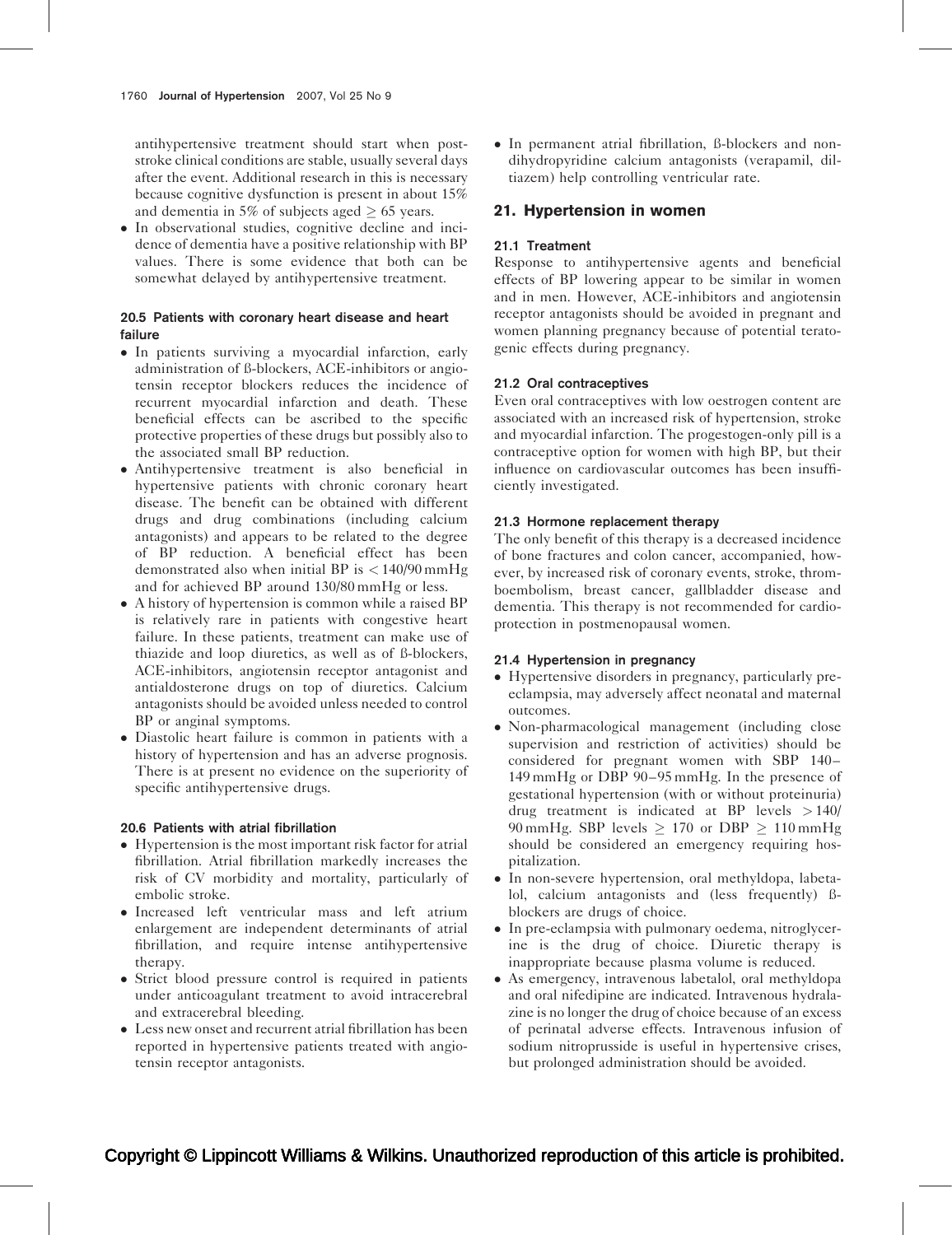- Calcium supplementation, fish oil and low dose aspirin are not recommended. However, low dose aspirin may be used prophylactically in women with a history of early onset pre-eclampsia.

### 22. The metabolic syndrome

- The metabolic syndrome is characterized by the variable combinationof visceral obesity andalterationsin glucose metabolism, lipid metabolism and BP. It has a high prevalence in the middle age and elderly population.
- Subjects with the metabolic syndrome also have a higher prevalence of microalbuminuria, left ventricular hypertrophy and arterial stiffness than those without metabolic syndrome. Their CV risk is high and the chance of developing diabetes markedly increased.
- In patients with metabolic syndrome diagnostic procedures should include a more in-depth assessment of subclinical organ damage. Measuring ambulatory and home BP is also desirable.
- In all individuals with metabolic syndrome intense lifestyle measures should be adopted. When there is hypertension drug treatment should start with a drug unlikely to facilitate onset to diabetes. Therefore a blocker of the renin-angiotensin system should be used and followed, if needed, by the addition of a calcium antagonist or a low-dose thiazide diuretic. It appears desirable to bring BP to the normal range.
- Lack of evidence from specific clinical trials prevents firm recommendations on use of antihypertensive drugs in all metabolic syndrome subjects with a high normal BP. There is some evidence that blocking the renin-angiotensin system may also delay incident hypertension.
- Statins and antidiabetic drugs should be given in the presence of dyslipidemia and diabetes, respectively. Insulin sensitizers have been shown to markedly reduce new onset diabetes, but their advantages and disadvantages in the presence of impaired fasting glucose or glucose intolerance as a metabolic syndrome component remain to be demonstrated.

### 23. Resistant hypertension

#### 23.1 Definition

 $BP \ge 140/90$  mmHg despite treatment with at least three drugs (including a diuretic) in adequate doses and after exclusion of spurious hypertension such as isolated office hypertension and failure to use large cuffs on large arms.

### 23.2 Causes

- Poor adherence to therapeutic plan;
- Failure to modify lifestyle including: weight gain heavy alcohol intake (NB: binge drinking);
- Continued intake of drugs that raise blood pressure (liquorice, cocaine, glucocorticoids, non-steroid antiinflammatory drugs, etc.);
- Obstructive sleep apnea;
- Unsuspected secondary cause;
- Irreversible or limited reversibility of organ damage;
- Volume overload due to: inadequate diuretic therapy progressive renal insufficiency high sodium intake hyperaldosteronism.

### 23.3 Treatment

- Adequate investigation of causes
- If necessary, use of more than three drugs, including an aldosterone
- antagonist.

### 24. Hypertensive emergencies

- Hypertensive encephalopathy
- Hypertensive left ventricular failure
- Hypertension with myocardial infarction
- Hypertension with unstable angina
- Hypertension and dissection of the aorta
- Severe hypertension associated with subarachnoid haemorrhage or cerebrovascular accident
- Crisis associated with phaeochromocytoma
- Use of recreational drugs such as amphetamines, LSD, cocaine or ecstasy
- Hypertension perioperatively
- Severe pre-eclampsia or eclampsia

### 25. Treatment of associated risk factors

#### 25.1 Lipid lowering agents

- All hypertensive patients with established CV disease or with type 2 diabetes should be considered for statin therapy aiming at serum total and LDL cholesterol levels of, respectively,  $\langle 4.5 \text{ mmol/L} \rangle$  $(175 \text{ mg/dL})$  and  $\langle 2.5 \text{ mmol/L}$   $(100 \text{ mg/dL})$ , and lower, if possible.
- Hypertensive patients without overt CV disease but with high CV risk  $($  > 20% risk of events in 10 years) should also be considered for statin treatment even if their baseline total and LDL serum cholesterol levels are not elevated.

### 25.2 Antiplatelet therapy

- Antiplatelet therapy, in particular low-dose aspirin, should be prescribed to hypertensive patients with previous CV events, provided that there is no excessive risk of bleeding.
- Low-dose aspirin should also be considered in hypertensive patients without a history of CV disease if older than 50 years and with a moderate increase in serum creatinine or with a high CV risk. In all these conditions, the benefit-to-risk ratio of this intervention